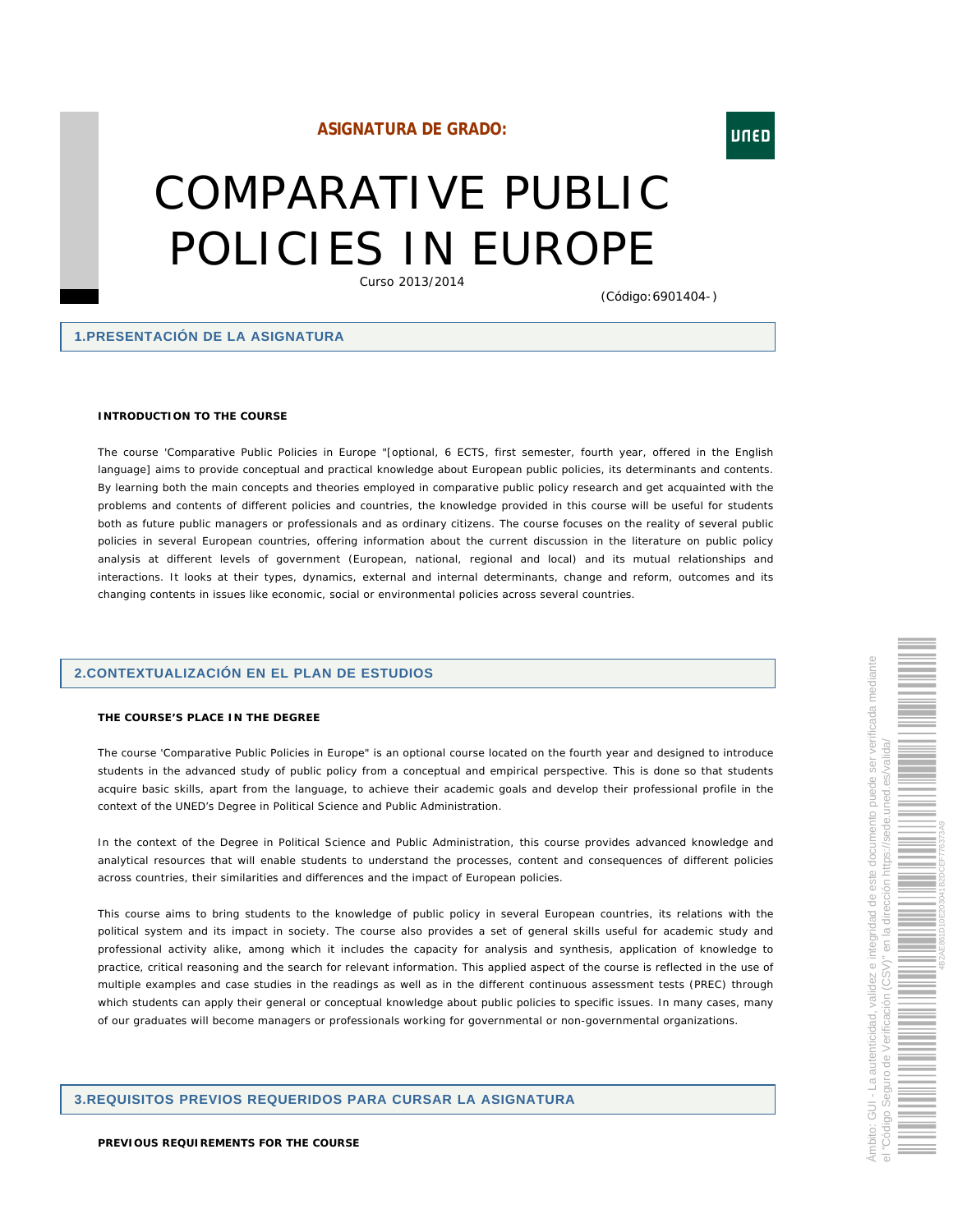Located in the first semester of the fourth year, this course requires some prior knowledge of policy analysis and comparative politics and institutions acquired through the compulsory courses of "Análisis de Polítcas Públicas", "Sistemas administrativos comparados", "Política Comparada", among others, taken in previous years.

## **4.RESULTADOS DE APRENDIZAJE**

#### **EXPECTED LEARNING OUTCOMES**

This course seeks to achieve several learning outcomes derived from both its content and the development of intellectual abilities and skills it fosters. The idea behind the course is that before students can be trained to understand the techniques and tools used by public managers in their daily activities, they need to understand the conceptual underpinnings and institutional, political and social constraints and the logic behind those public policies. The problems and controversies that often affect public policy issues will be better understood by students and future public managers if they are able to understand and apply major theories and concepts related to public policy formation and understand and apply major methods of policy analysis

The course aims to meet the following objectives:

- Be able to analyze public policy and understand policy problems and make policy proposals to address them
- × Learn how to collect, organize, analyze and communicate information relevant to research in Political Science and public policies.
- a. Refine the students' understanding of the world, their social and political reality, with the introduction of a new institutional and societal perspective to understand governmental activity and policy problems.
- Improve their citizenship, by increasing their knowledge relevant to the critical policy issues of contemporary life.

To these skills and competencies, the course adds the learning goal of improving the students "communication and expression in a foreign language (English)", by forcing them to read all the course required or recommended assignments in English and write their tests and continuous assessments in English. This will give them tools to achieve an improved comprehension, expression and communication in English and open for them possibilities of an international career or a job in an internationalized environment. It will offer students the ability improve their capacities to communicate information, ideas, problems and solutions to both specialist and non-specialist.

## **5.CONTENIDOS DE LA ASIGNATURA**

#### **CONTENTS OF THE COURSE (Syllabus)**

This course aims to give students advanced knowledge on the process, dynamics and content of public policies in Europe. The course is structured into four main parts and 10 lessons. All of them have required and recommended readings.

A) The first part deals with the conceptual and methodological aspects of the comparative analysis of Public Policy and its determinants. It studies the comparative research of policy processes, policy agendas and policy contents using concepts such as policy cycle, policy styles and policy types, and looks at the determinants of policy, such as institutions, social complexity and trends and political parties, as well as the effects of globalization and Europeanization of policies and other international and national drivers of policy. B) The second part deals with the analysis of policy change and reform in European countries, by looking at policy change, convergence and policy diffusion.It studies the conditions and consequences of successful policy reform and policy dismantling in Europe. C) The third part deals with the impact of policies by studying their degree of success or failure and analyzing governance success and failure.It also looks at the impact of public policies in terms of social and political outcomes such as social justice and democratic legitimacy. D) The Fourth part offers some sectoral analyses of policy convergence or Europeanization across European countries: specifically it deals with economic and fiscal policies, social policies and environmental policy.

**FIRST PART: THE COMPARATIVE ANALYSIS OF PUBLIC POLICY AND ITS DETERMINANTS** 

**1. The Comparative analysis of policy processes, policy agendas and policy contentsPolicy cycle, policy styles and policy types**

Required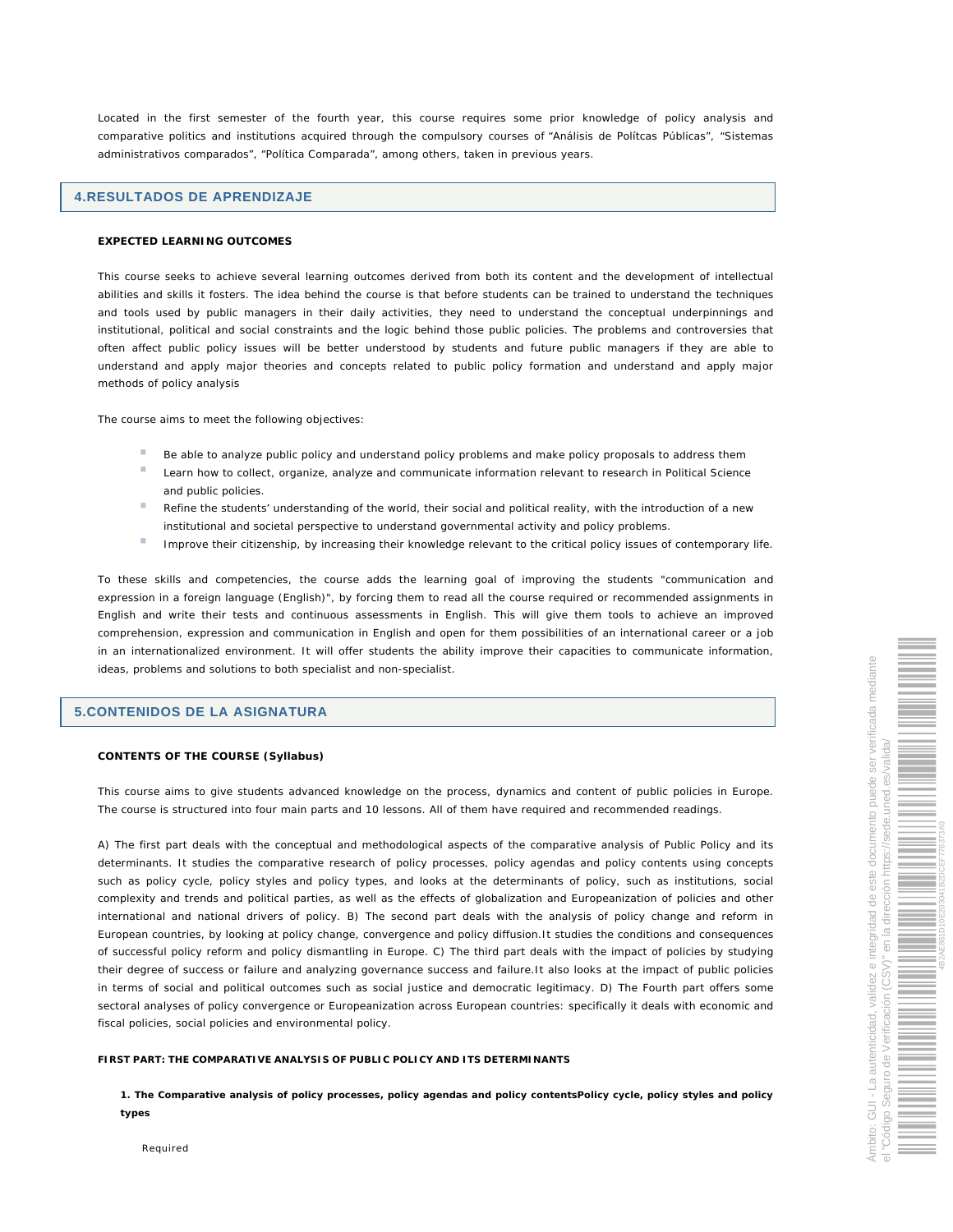Knill, Christoph and Jale Tosun 2011, "Policy Making". In: Daniele Caramani (ed.), *Comparative Politics.* Oxford: Oxford University Press, 373-388.

Hantrais, Linda 2008. "Defining and mapping international comparative research",*in Linda Hantrais ed. International Comparative Research. Theory, Methods and Practice,*Palgrave Macmillan.

#### Suggested

Hill, Michael J. 2005. "Comparative perspectives on the analysis of the policy process", in *The publc policy process*,– 4th ed. Pearson Education Limited. 91-105.

Hantrais, Linda 2007. "Contextualization in cross-national comparative research", In Hantrais, L and Mangen, S (ed) *Cross-National Research Methodology and Practice*, Routledge Taylor & Francis Group, pp.3-18,

Feick, J. 1992. "Comparing Comparative Policy Studies, A Path towards Integration?", *Journal of Public Policy*, 12, 3: 257 285.

**2. Determinants of policy: Institutions, social trends and political parties**

#### Required

Compston, Hugh 2006. "Introduction: Policy Networks and Advocacy Coalitions in Action ", and "The Shape of Things To Come", in *King Trends and the Future of Public Policy,* Basingstoke: Palgrave Macmillan.

Adolino, Jessica R. and Charles H. Blake 2011. *Comparing Public Policies: Issues and Choices in Six Industrialized Countries,* Washington: CQ Press. 2nd ed. (chap 3)

#### Suggested

Prasad, Monica 2006. "Introduction", *The Politics of Free Markets: The Rise of Neoliberal Economic Policies in Britain, France, Germany, and the United States*; University of Chicago Press, 1-42.

Scharpf, Fritz W. 2000. "Institutions in Comparative Policy Research," *Comparative Political Studies*, 33: 6: 7.

Turner, Ed. 2011. *Political Parties and Public Policy in the German Länder. When Parties Matter*, Palgrave Macmillan, Chapter 1.

**3. Globalization and Europeanization of policies. International and national drivers of policy.**

#### Required

Hay, Colin and Daniel Wincott 2012. *The Political Economy of European Welfare Capitalism*, New York: Palgrave MacMillan. (chapter 3)

## Suggested

Schmidt, Vivien A. 2002, "Europeanization and the mechanics of economic policy adjustment", *Journal of European Public Policy* 9:6 December 2002: 894–912.

Menz, Georg.2003. "Re-Regulating the Single-Market: National Varieties of Capitalism and Their Responses to Europeanization". *Journal of European Public Policy* 10(4), 532-â¿¿555.

#### **SECOND PART: THE ANALYSIS OF POLICY CHANGE AND REFORM IN EUROPEAN COUNTRIES**

**4. Policy change, convergence and policy diffusion.**

## Required

Studlar, Donley 2009. "Tobacco control policy in Western Europe. A case of protracted paradigm change", in G. Capano

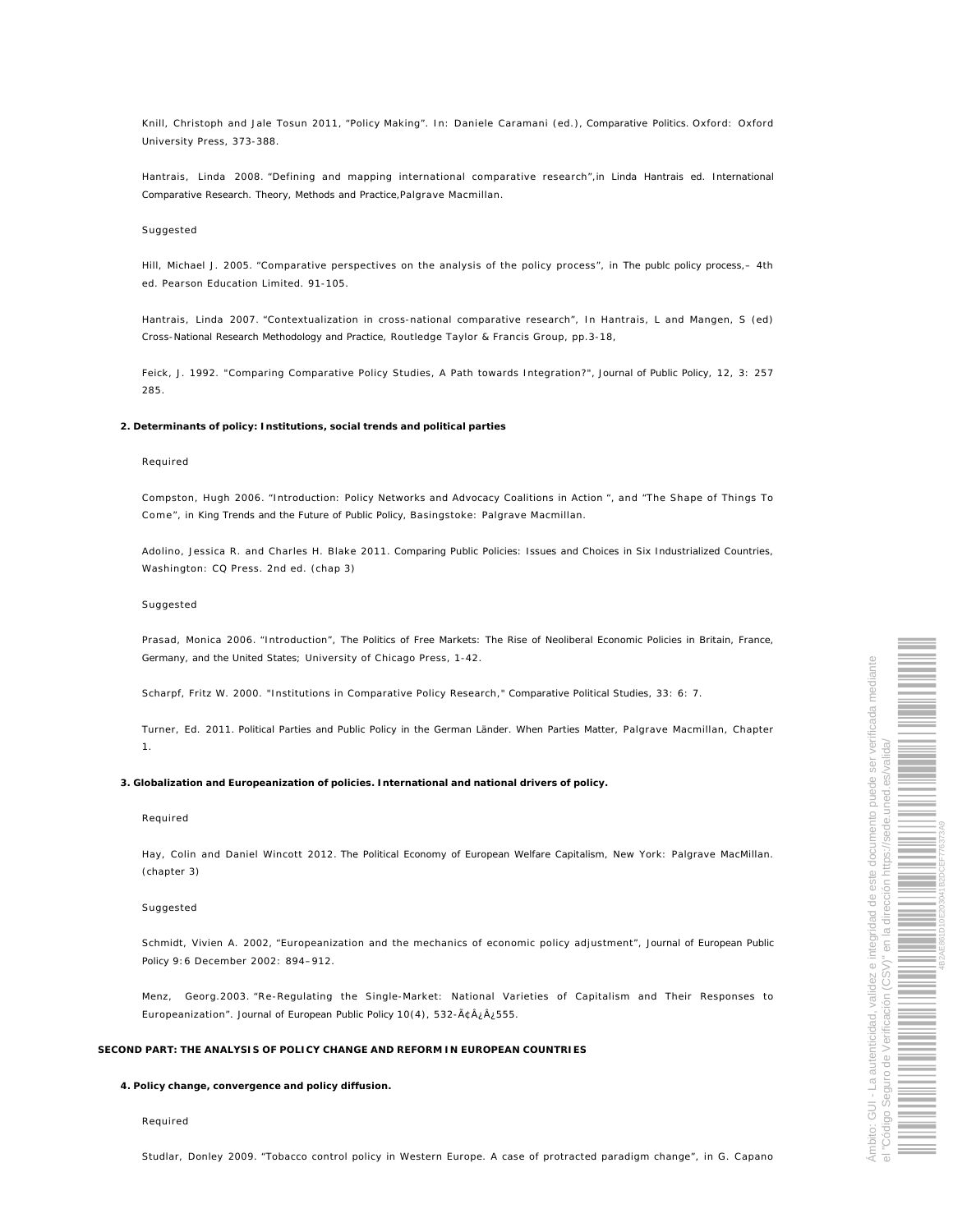and M. Howlett eds. *European and North American Policy Change. Drivers and Dynamics*, Oxford: Routledge.

#### Suggested

Schmitt, Sophie; Euchner, Eva-Maria; Preidel, Caroline, 2012 "Regulating prostitution and same-sex marriage in Italy and Spain. The interplay of political and societal veto players in two Catholic societies",*Journal of European Public Policy (*Special Issue).

#### **5. Policy reform and policy dismantling in Europe**

#### Required

Tompson, William *2010. "Reform beyond the crisis", in OECD Making reform happen.* Lessons from OECD countries,OECD, 12-38.

#### Suggested

Bauer, Michael. W. and Christopgh Knill (2012) "Understanding Policy dismantling. An analytical Framework", Bauer, M., A.J. Jordan, C. Green-Pedersen and A. Héritier (eds.) *Dismantling Public Policy: Preferences, Strategies and Effects*. Oxford University Press: Oxford.

**THIRD PART: DEGREE OF SUCCESS AND FAILURE AND IMPACT OF PUBLIC POLICIES IN EUROPE**

#### **6. Analyzing governance success and failure. Policy disasters**

#### Required

Bovens, Mark; Paul 't Hart and B. Guy Peters 2001. "Analysing governance success and failure in six European states", in *Success and Failure in Public Governance. A Comparative Analysis*, Edward Elgar Cheltenham, UK, 12-33.

#### Suggested

Gray, P. 1998. "Policy disasters in Europe. An introduction", in Pat Gray and Paul't Hart eds. *Public policy disasters in Western Europe*, Routledge.

McConnell, Allan 2010. "Policy Success, Policy Failure and Grey Areas In-Between", *Journal of Public Policy,* Vol. 30, 3, 345-36.

**7. The Impact of Public Policies in social outcomes, social justice and democratic legitimacy**

#### Required

Goul Andersen, Jørgen (2011b). "The Impact of Public Policies", in Daniele Caramani (ed.), *Comparative Politics. 2.ed.* Oxford: Oxford University Press. pp. 408-426.

#### Suggested

Bertelsmann Foundations 2011. *Social Justice in the OECD –How Do the Member States Compare? Sustainable Governance Indicators 2011,* Guterloh: Bertelsmann Stiftung.

**FOURTH PART: SOME SECTORAL ANALYSES OF POLICY CONVERGENCE OR EUROPEANIZATION ACROSS EUROPEAN COUNTRIES** 

#### **8. Economic and fiscal policies**

#### Required

Scharpf F.W. 2011. "Monetary Union, Fiscal Crisis and the Preemption of Democracy", *Zeitschrift für Staats- und Europawissenschaften,* 163-198.

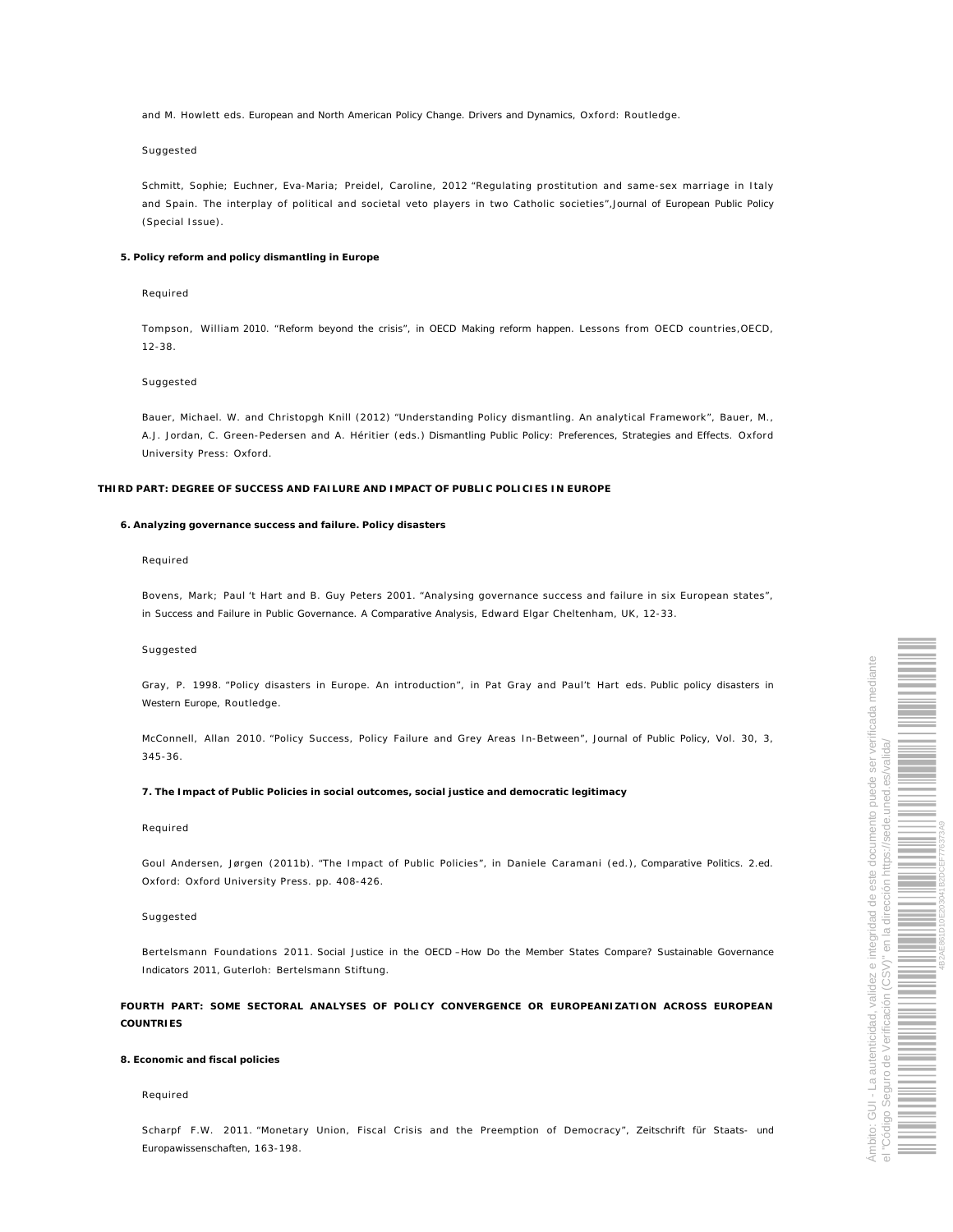#### Suggested

Thompson, Grahame F. "Economic Management in the Eurozone", in Hay, Colin and Anand Menon 2007. European politics, Oxford: Oxford University Press, 273-291.

Genschel, P., Kemmerling, A., Seils E., 2011. "Accelerating Downhill: How the EU Shapes Corporate Tax Competition in the Single Market", JCMS, 49(3), 585-606

#### **9. Social policy**

#### Required

Clasen, Jochen 2011. "Comparative social policy and the European Union", J. Baldock, L. Mitton, N. Manning and S. Vickerstaff (Ed.) *Social Policy,* Oxford University Press.

#### Suggested

Hantrais, Linda 2007. "Welfare Policy", in Hay, Colin and Anand Menon 2007. European politics, Oxford: Oxford University Press, 292-309.

"Part V Social Policy", in Compston, Hugh ed. *Handbook of Public Policy in Europe. Britain, France and Germany,* Basingstoke: Palgrave Macmillan. 277-364.

#### **10. Environmental Policy**

#### Required

Grant, Wyn and Jane Feehan 2007. "Environmental Policy", in Hay, Colin and Anand Menon *European politics*, Oxford: Oxford University Press, 310-328.

#### Suggested

Hayes, Graeme Hartmut Aden and Andrew Flynn 2004. "Environmental Policy", in Compston, Hugh ed. *Handbook of Public Policy in Europe. Britain, France and Germany*, Basingstoke: Palgrave Macmillan. 265-276.

Holzinger K., Sommerer T., 2011. "'Race to the Bottom' or 'Race to Brussels'? Environmental Competition in Europe", *Journal of Common Market Studies*, 49(2), 315-339.

## **6.EQUIPO DOCENTE**

- × **SALVADOR PARRADO DIEZ**
- ×, **ANGUSTIAS M HOMBRADO MARTOS**
- **JOSE ANTONIO OLMEDA GOMEZ**

# **7.METODOLOGÍA Y ACTIVIDADES DE APRENDIZAJE**

#### **METHODOLOGY AND LEARNING ACTIVITIES**

Teaching of this course is organized through several learning activities of students, which can be classified into three categories: individual learning of students, interaction with teachers and tutors and interaction with other students.

• (A.1.) Reading and study of syllabus lessons (making use of the required readings and eventually the recommended readings). This learning will be assessed through the final written test but there will also be some continuous assessment tests. The precise method will be determined by the number of students enrolled in the course.

• (A.2.) Realization of an on-site in-person written test in our UNED associated centers.

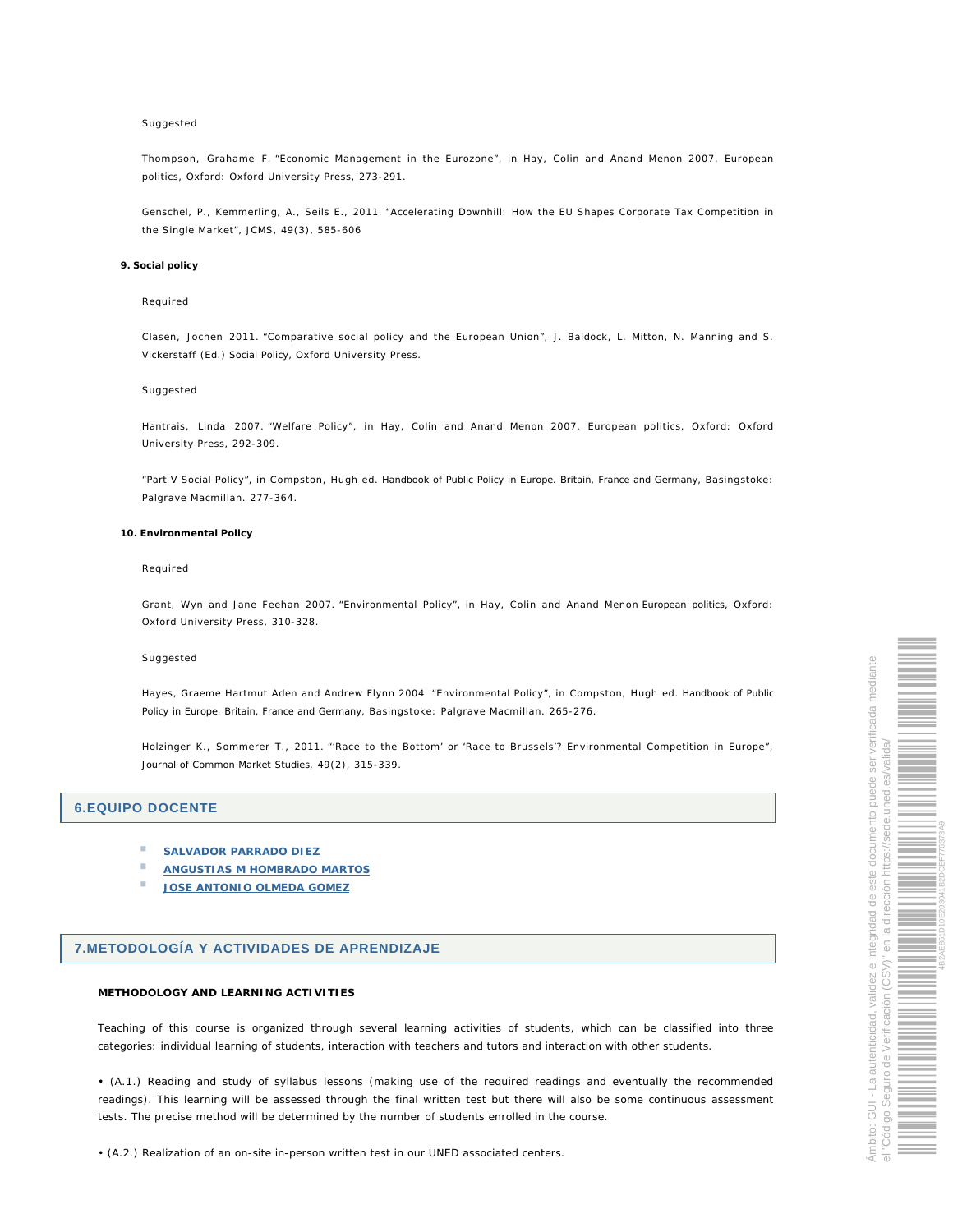In total, it is calculated that the student must devote 150 hours to these learning activities.

## **8.EVALUACIÓN**

#### **ASSESSMENT**

In the case of our distance-learning university where contact between faculty and students is mediated by different new technologies and tutorisation with some classroom learning in our associated local centers, the main method of evaluation in the Degree in Political Science and Administration is the on-site in-person tests, to be held in one of our UNED associated local centers according to the schedule established by the UNED at the beginning of each academic year.

In the course 'Comparative Public Policies in Europe' the on-site personal written test will represent at least 95% of the final grade. Students can earn the remaining 5% through continuous assessment, which will be added to the marks obtained in the in-person test, provided that the test has been marked with a grade of at least "5" (on 10 points).

The continuous assessment tests (PEC) maybe organized through different methods such as response memos or short papers responding to the readings or to practical issues given by the course teaching team. The memo shall briefly explain the key points from the selected readings and apply it the one policy problem that the student is working on or identifies an important debate related to that policy problem or issue. The students may also be asked to discuss the change, reform or the implementation of a public policy cross-nationally.

The main written test, designed to assess the acquisition of specific and generic skills associated with the course 'Comparative Public Policies in Europe' will consist of several questions about the readings of the syllabus. The specifics of the test will be given by the teaching team at the beginning of the semester.

The language of all assessment and written tests in this course will be English.

# **9.BIBLIOGRAFÍA BÁSICA**

**Comentarios y anexos:**

**TEXTBOOKS AND ASSIGNED READINGS**

The course is based in 12 required readings that every student must read during the course. At the same time, these readings can be supplemented with additional recommended readings and with three general textbooks that contain information on many countries and policies. The textbooks are

- Adolino, Jessica R. and Charles H. Blake 2011. *Comparing Public Policies: Issues and Choices in Six Industrialized Countries*, Washington: CQ Press. 2nd ed.
- Compston, Hugh ed. 2004. *Handbook of Public Policy in Europe. Britain, France and Germany* Basingstoke: Palgrave Macmillan.
- Bertelsmann Stiftung. ed. 2011. *Sustainable Governance Indicators 2011, Policy Performance and Governance Capacities in the OECD*, Gütersloh: Bertelsmann Stiftung. **http://www.bertelsmannstiftung.de/cps/rde/xchg/bst\_engl/hs.xsl/publikationen\_108172.htm**

The required readings that will be provided to the students via the virtual platform, are

- 1. Knill, C. and J. Tosun 2011. "Policy Making". In: Daniele Caramani (ed.), *Comparative Politics.* Oxford: Oxford University Press, 373-388.
- 2. Hantrais, Linda 2008. "Defining and mapping international comparative research", in Linda Hantrais ed. International Comparative Research. Theory, Methods and Practice, Palgrave Macmillan.
- 3. Compston, H. 2006. "Introduction: Policy Networks and Advocacy Coalitions in Action", and "The Shape of Things to Come", in H. Compston *King Trends and the Future of Public Policy,* Basingstoke: Palgrave Macmillan.
- 4. Adolino, J. R. and C. H. Blake, 2011. *Comparing Public Policies: Issues and Choices in Six Industrialized Countries*, Washington: CQ Press. 2nd ed. (chapter 3)
- 5. Hay, C. and D. Wincott 2012. *The Political Economy of European Welfare Capitalism*, New York: Palgrave MacMillan. (chapter

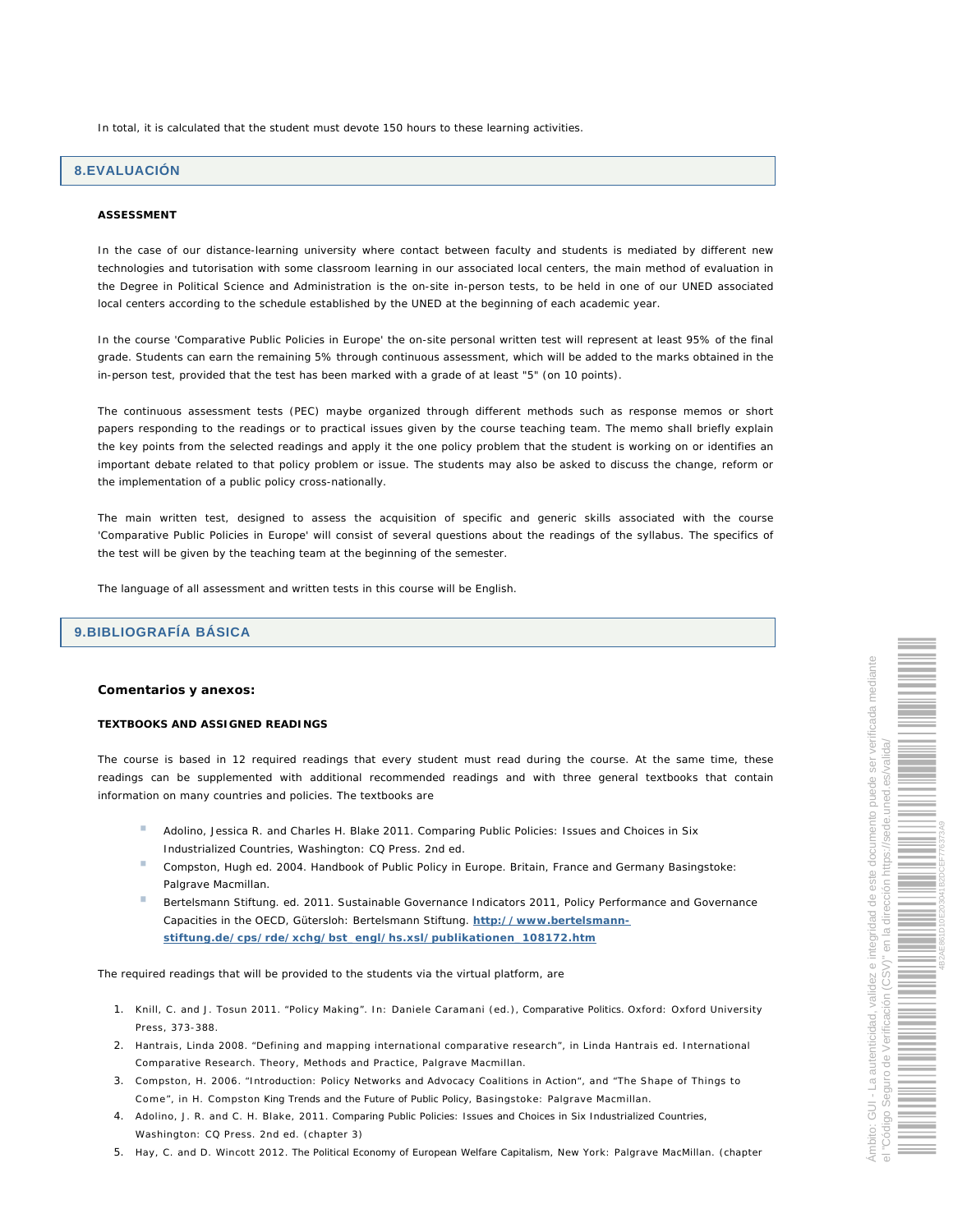3)

- 6. Studlar, D. 2009. "Tobacco control policy in Western Europe. A case of protracted paradigm change", in G. Capano and M. Howlett eds. *European and North American Policy Change. Drivers and Dynamics*, Oxford: Routledge.
- 7. Tompson, W. 2010. "Reform beyond the crisis", in *Making reform happen*. Lessons from OECD countries, OECD, 12-38.
- 8. Bovens, M.; P. 't Hart and B. Guy Peters 2001. "Analyzing governance success and failure in six European states", in *Success and Failure in Public Governance. A Comparative Analysis*, Edward Elgar Cheltenham, UK, 12-33.
- 9. Goul Andersen, J. (2011b). "The Impact of Public Policies", in Daniele Caramani (ed.), *Comparative Politics.* 2.ed. Oxford: Oxford University Press. pp. 408-426.
- 10. Scharpf F.W. 2011. "Monetary Union, Fiscal Crisis and the Preemption of Democracy", *Zeitschrift für Staats- und Europawissenschaften*, 163-198.
- 11. Clasen, J. 2011. "Comparative social policy and the European Union", in John Baldock Lavinia Mitton, Nick Manning and Sarah Vickerstaff (eds.) *Social Policy,* Oxford University Press
- 12. Grant, Wyn and Jane Feehan 2007. "Environmental Policy", in Colin Hay and Anand Menon European politics, Oxford: Oxford University Press, 310-328.

## **10.BIBLIOGRAFÍA COMPLEMENTARIA**

**Comentarios y anexos:**

**OTHER BIBLIOGRAPHY**

Students can supplement some contents of the required readings and the textbooks with the following recommended readings

Hill, M. J. 2005. "Comparative perspectives on the analysis of the policy process", in *The public policy process,*– 4th ed. Pearson Education Limited. 91-105.

Hantrais, L. 2007. "Contextualization in cross-national comparative research", In Hantrais, L and Mangen, S (ed) *Cross-National Research Methodology and Practice,* Routledge Taylor & Francis Group, 3-18.

Feick, J. 1992. "Comparing Comparative Policy Studies, A Path towards Integration?", *Journal of Public Policy*, 12, 3: 257 285.

Prasad, M. 2006. "Introduction", *The Politics of Free Markets: The Rise of Neoliberal Economic Policies in Britain, France, Germany, and the United States;* University of Chicago Press, 1-42.

Scharpf, F. W. 2000. "Institutions in Comparative Policy Research," *Comparative Political Studies*, 33: 6:7.

Turner, E. 2011. *Political Parties and Public Policy in the German Länder. When Parties Matter,* Palgrave Macmillan, Chapter 1.

Schmidt, V. A. 2002, "Europeanization and the mechanics of economic policy adjustment",*Journal of European Public Policy,* 9:6 December 2002: 894–912.

Menz, G. 2003. "Re-Regulating the Single-Market: National Varieties of Capitalism and Their Responses to Europeanization". *Journal of European Public Policy* 10(4), 532-555.

Schmitt, S.; Euchner, E-M.; and Preidel, C., 2012 "Regulating prostitution and same-sex marriage in Italy and Spain. The interplay of political and societal veto players in two Catholic societies", *Journal of European Public Policy* (Special Issue).

Gray, P. 1998. "Policy disasters in Europe. An introduction", in Pat Gray and Paul't Hart eds. *Public policy disasters in Western Europe*, Routledge.

McConnell, Allan 2010. "Policy Success, Policy Failure and Grey Areas In-Between", *Journal of Public Policy,* Vol. 30, 3, 345-362.

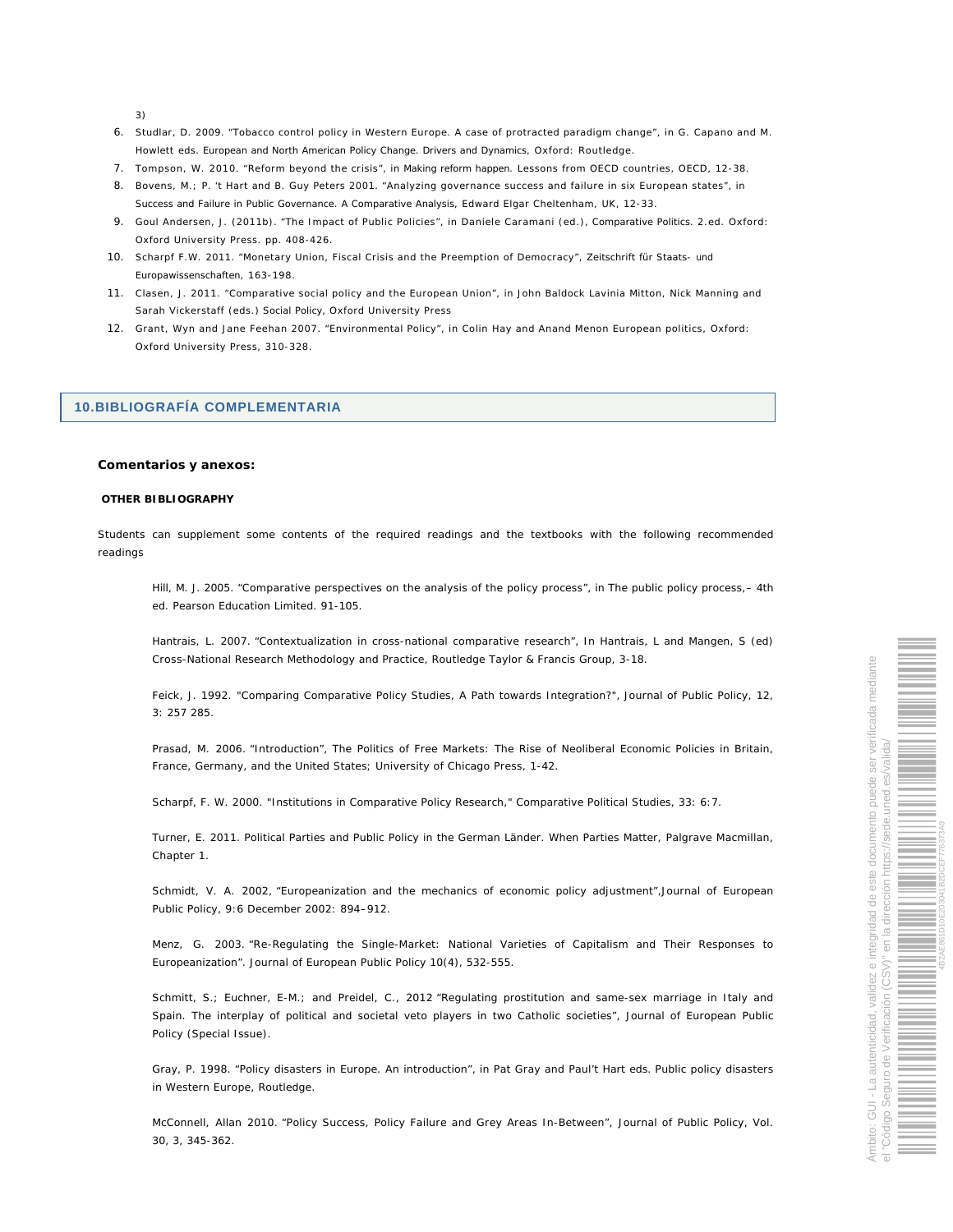Bauer, M. W. and C. Knill (2012) "Understanding Policy dismantling. An analytical Framework", Bauer, M., A.J. Jordan, C. Green-Pedersen and A. Héritier (eds.) *Dismantling Public Policy: Preferences, Strategies and Effects.*  Oxford University Press: Oxford.

Bertelsmann Foundation 2011. *Social Justice in the OECD –How Do the Member States Compare? Sustainable Governance Indicators 2011*, Guterloh: Bertelsmann Stiftung.

Thompson, Grahame F. "Economic Management in the Eurozone", in Hay, Colin and Anand Menon *European politics*, Oxford: Oxford University Press, 273-291.

Genschel, P., Kemmerling, A., Seils E., 2011. "Accelerating Downhill: How the EU Shapes Corporate Tax Competition in the Single Market", *Journal 0f Common Market Studies*, 49(3), 585-606.

Hantrais, Linda 2007. "Welfare Policy", in Hay, Colin and Anand Menon *European politics*, Oxford: Oxford University Press, 292-309.

"Part V Social Policy", in H. Compston ed. *Handbook of Public Policy in Europe. Britain, France and Germany,* Basingstoke: Palgrave Macmillan. 277-364.

Hayes, G. H. Aden and A. Flynn 2004. "Environmental Policy", in Compston, Hugh ed. *Handbook of Public Policy in Europe. Britain, France and Germany,* Basingstoke: Palgrave Macmillan. 265-276.

Holzinger K., Sommerer T., 2011. "'Race to the Bottom' or 'Race to Brussels'? Environmental Competition in Europe", *Journal of Common Market Studies*, 49(2), 315-339.

# **11.RECURSOS DE APOYO**

### **SUPPORTING RESOURCES**

The readings and the textbooks are the main resources for the course, but the students are advised for their own interest, and to be able to develop the eventual practical assignments, to consult the following webpages with information on European public policies in several countries and the European Union.

European Commission

http://ec.europa.eu/policies/index\_en.htm

à. Eurostat

http://epp.eurostat.ec.europa.eu/portal/page/portal/employment\_social\_policy\_equality/introduction

The Organisation for Economic Co-operation and Development (OECD)

#### http://www.oecd.org/

Cross-National Research Papers

#### www.xnat.org.uk

 $\mathcal{L}_{\mathcal{A}}$ Bertelsmann Foundation. Sustainable Governance Indicators 2011

http://www.sgi-network.org/index.php?page=download\_2011

## **12.TUTORIZACIÓN**

**TUTORING**

As a general rule, students can address their queries to the teaching team throughout the course both by phone (during the